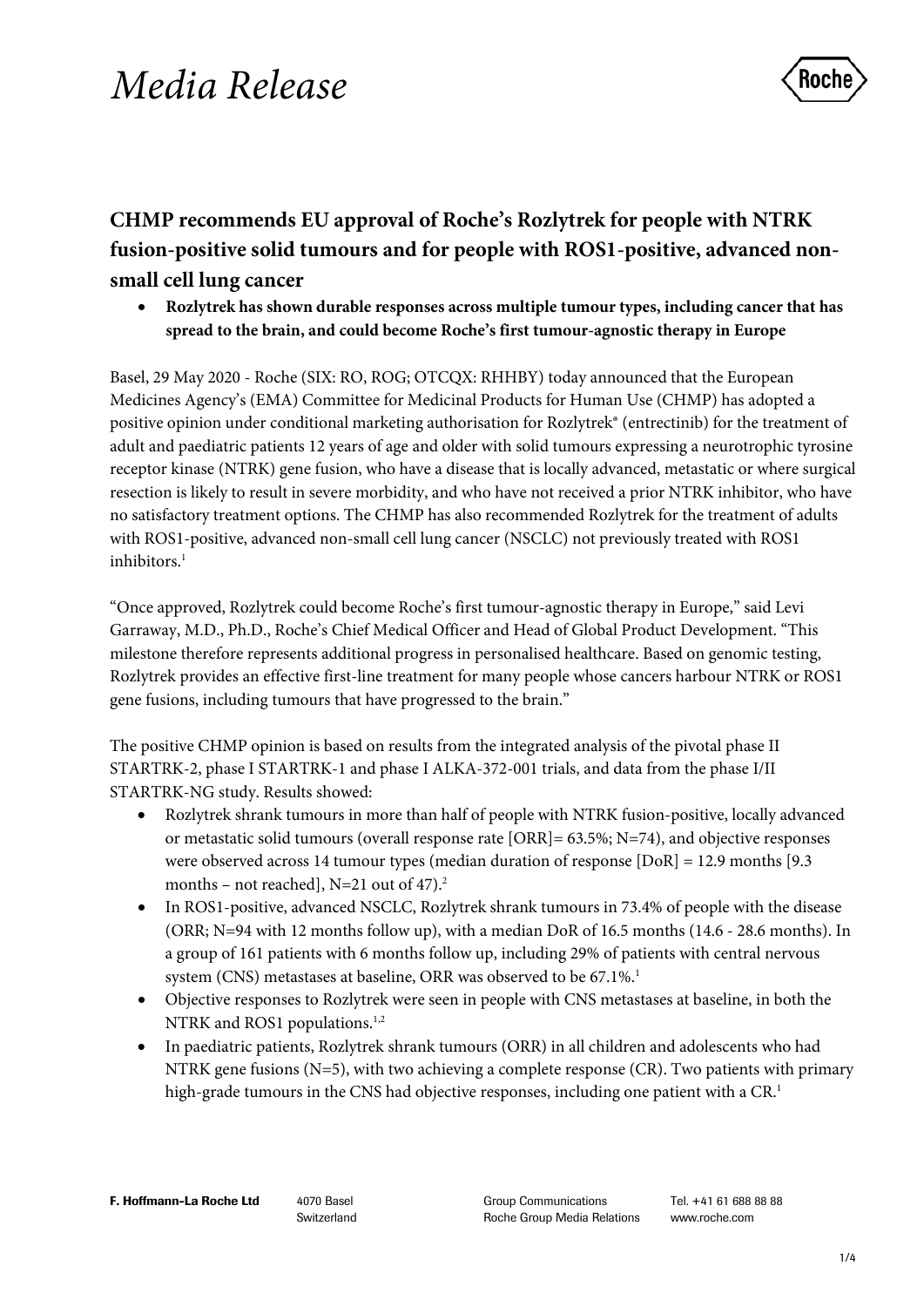Across these studies, Rozlytrek was evaluated in several solid tumour types, including sarcoma, non-small cell lung, salivary MASC, secretory and non-secretory breast, thyroid, colorectal, neuroendocrine, pancreatic, ovarian, endometrial carcinoma, cholangiocarcinoma, gastrointestinal cancers and neuroblastoma.<sup>1,2</sup>

Rozlytrek was well tolerated. The most common adverse reactions (≥20 percent) with Rozlytrek were fatigue, constipation, altered sense of taste (dysgeusia), swelling (oedema), dizziness, diarrhoea, nausea, nervous system disorders (dysaesthesia), shortness of breath (dyspnoea), anaemia, increased weight, increased blood creatinine, pain, cognitive disorders, vomiting, cough, and fever (pyrexia). $1,2$ 

Rozlytrek has been granted Priority Medicines (PRIME) designation by the EMA for the treatment of NTRK fusion-positive, locally advanced or metastatic solid tumours in adult and paediatric patients who have either progressed following prior therapies or who have no acceptable standard therapies.1 A final decision regarding the approval of Rozlytrek by the European Commission is expected in the coming months.

Biomarker testing for NTRK gene fusions and ROS1 in NSCLC across all solid tumours is the only way to identify people who are most eligible for treatment with Rozlytrek. Roche is leveraging its expertise in developing personalised medicines and advanced diagnostics, in conjunction with Foundation Medicine, to develop a companion diagnostic that will help identify people with NTRK and ROS1 gene fusions.

## **About the integrated analysis**

The CHMP recommendation is based on an integrated analysis including data from 74 people with locally advanced or metastatic NTRK fusion-positive solid tumours (14 tumour types) and 161 people with ROS1 positive NSCLC from the phase II STARTRK-2, phase I STARTRK-1 and phase I ALKA-372-001 trials.<sup>1,2</sup> It is also based on data from the phase I/II STARTRK-NG study in paediatric patients.<sup>1</sup> The studies enrolled people across 15 countries and more than 150 clinical trial sites. Safety was assessed from an integrated analysis of 504 people across these four trials.<sup>1,2</sup>

#### **About NTRK fusion-positive cancer**

NTRK fusion-positive cancer occurs when the NTRK1/2/3 genes fuse with other genes, resulting in altered TRK proteins (TRKA/TRKB/TRKC) that can activate signalling pathways involved in the proliferation of certain types of cancer.<sup>3</sup> NTRK gene fusions are present in tumours irrespective of site of origin. These fusions have been identified in a broad range of solid tumour types, including sarcoma, non-small cell lung, salivary MASC, secretory and non-secretory breast, thyroid, colorectal, neuroendocrine, pancreatic, ovarian, endometrial carcinoma, cholangiocarcinoma, gastrointestinal cancers and neuroblastoma.<sup>2</sup>

#### **About ROS1-positive NSCLC**

ROS1 is a tyrosine kinase, which plays a role in controlling how cells grow and proliferate. When a ROS1 gene fusion occurs, cancer cells grow and proliferate in an uncontrolled manner. Blocking this abnormal signalling can cause tumour cells to shrink or die.<sup>4</sup>

ROS1 gene fusions account for 1-2% of non-small-cell lung cancer (NSCLC).<sup>4</sup> Lung cancer is the leading cause of cancer-related death across the world.<sup>5</sup> Each year, more than one and a half million people die as a result of the disease globally, equating to more than 4,000 deaths every day.<sup>5</sup> NSCLC is the most common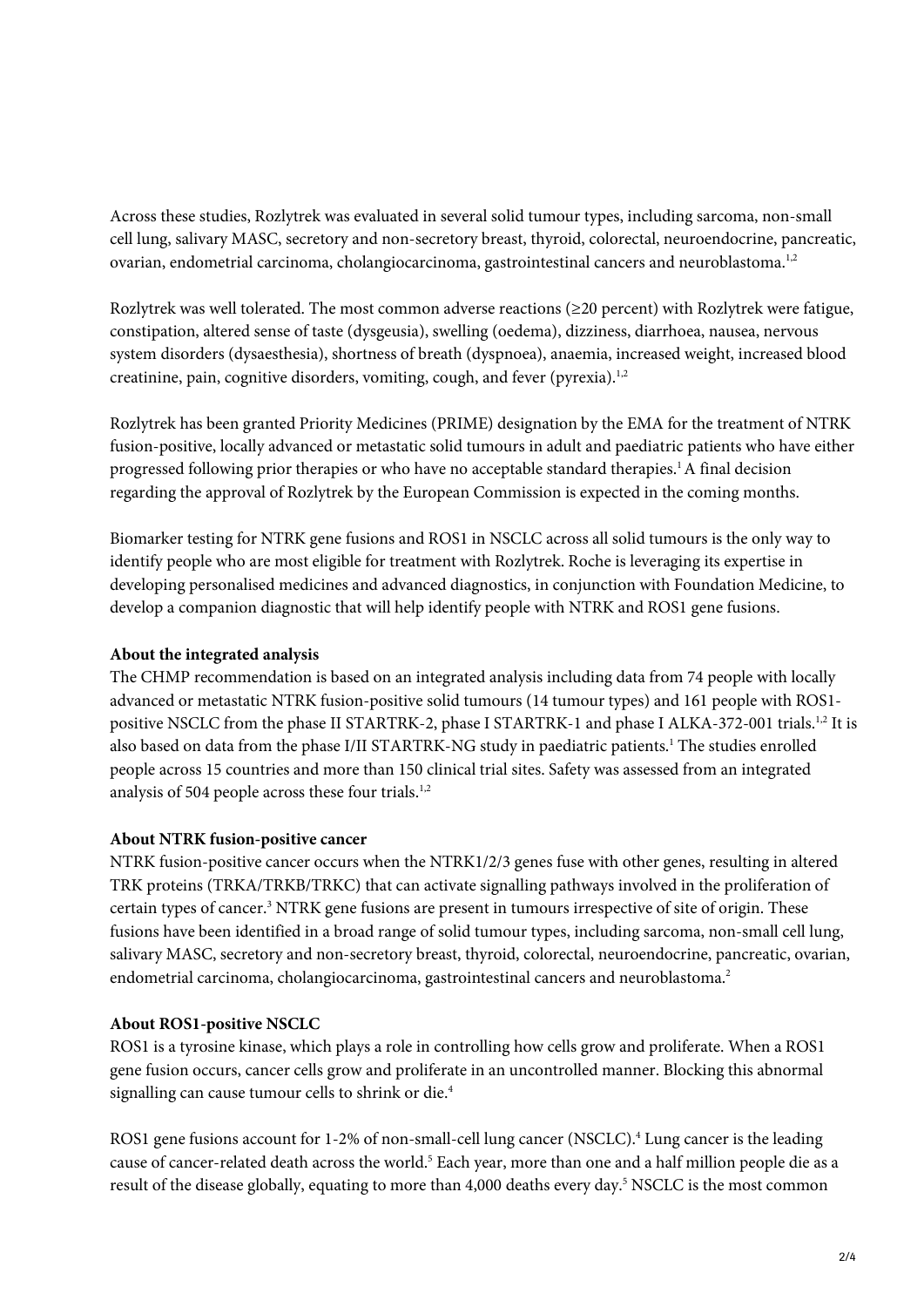type of lung cancer and accounts for up to 85% of all lung cancer diagnoses. 6 While the ROS1 gene fusion can be found in any patient with NSCLC, young never-smokers with NSCLC have the highest incidence of ROS1 gene fusions.4

## **About Rozlytrek**

Rozlytrek® (entrectinib) is a tumour-agnostic, once-daily oral medicine in development for the treatment of locally advanced or metastatic solid tumours that harbour NTRK1/2/3 or ROS1 gene fusions. It is a selective tyrosine kinase inhibitor designed to inhibit the kinase activity of the TRK A/B/C and ROS1 proteins, whose activating fusions drive proliferation in certain types of cancer.<sup>7,8</sup> Rozlytrek can block NTRK and ROS1 kinase activity and may result in the death of cancer cells with NTRK or ROS1 gene fusions.<sup>7,8</sup>

Rozlytrek was granted accelerated approval in August 2019 by the US Food and Drug Administration (FDA), following receipt of Breakthrough Therapy designation, for the treatment of adult and paediatric patients 12 years of age and older with solid tumours that have a NTRK gene fusion without a known acquired resistance mutation, are metastatic or where surgical resection is likely to result in severe morbidity, and have progressed following treatment or have no satisfactory alternative therapy, and was approved for the treatment of adults with ROS1-positive, metastatic NSCLC. In June 2019, Rozlytrek was also approved by Japan's Ministry of Health, Labour and Welfare (MHLW) for the treatment of adult and paediatric patients with NTRK fusion-positive, advanced recurrent solid tumours, and was later approved in ROS1 positive NSCLC in February 2020. Rozlytrek has also received approvals by health authorities in Australia, Canada, Hong Kong, Israel and South Korea.<sup>1</sup>

#### **About Roche in lung cancer**

Lung cancer is a major area of focus and investment for Roche, and we are committed to developing new approaches, medicines and tests that can help people with this deadly disease. Our goal is to provide an effective treatment option for every person diagnosed with lung cancer. We currently have five approved medicines to treat certain kinds of lung cancer and more than ten medicines being developed to target the most common genetic drivers of lung cancer or to boost the immune system to combat the disease.

#### **About Roche**

Roche is a global pioneer in pharmaceuticals and diagnostics focused on advancing science to improve people's lives. The combined strengths of pharmaceuticals and diagnostics under one roof have made Roche the leader in personalised healthcare – a strategy that aims to fit the right treatment to each patient in the best way possible.

Roche is the world's largest biotech company, with truly differentiated medicines in oncology, immunology, infectious diseases, ophthalmology and diseases of the central nervous system. Roche is also the world leader in in vitro diagnostics and tissue-based cancer diagnostics, and a frontrunner in diabetes management.

Founded in 1896, Roche continues to search for better ways to prevent, diagnose and treat diseases and make a sustainable contribution to society. The company also aims to improve patient access to medical innovations by working with all relevant stakeholders. More than thirty medicines developed by Roche are included in the World Health Organization Model Lists of Essential Medicines, among them life-saving